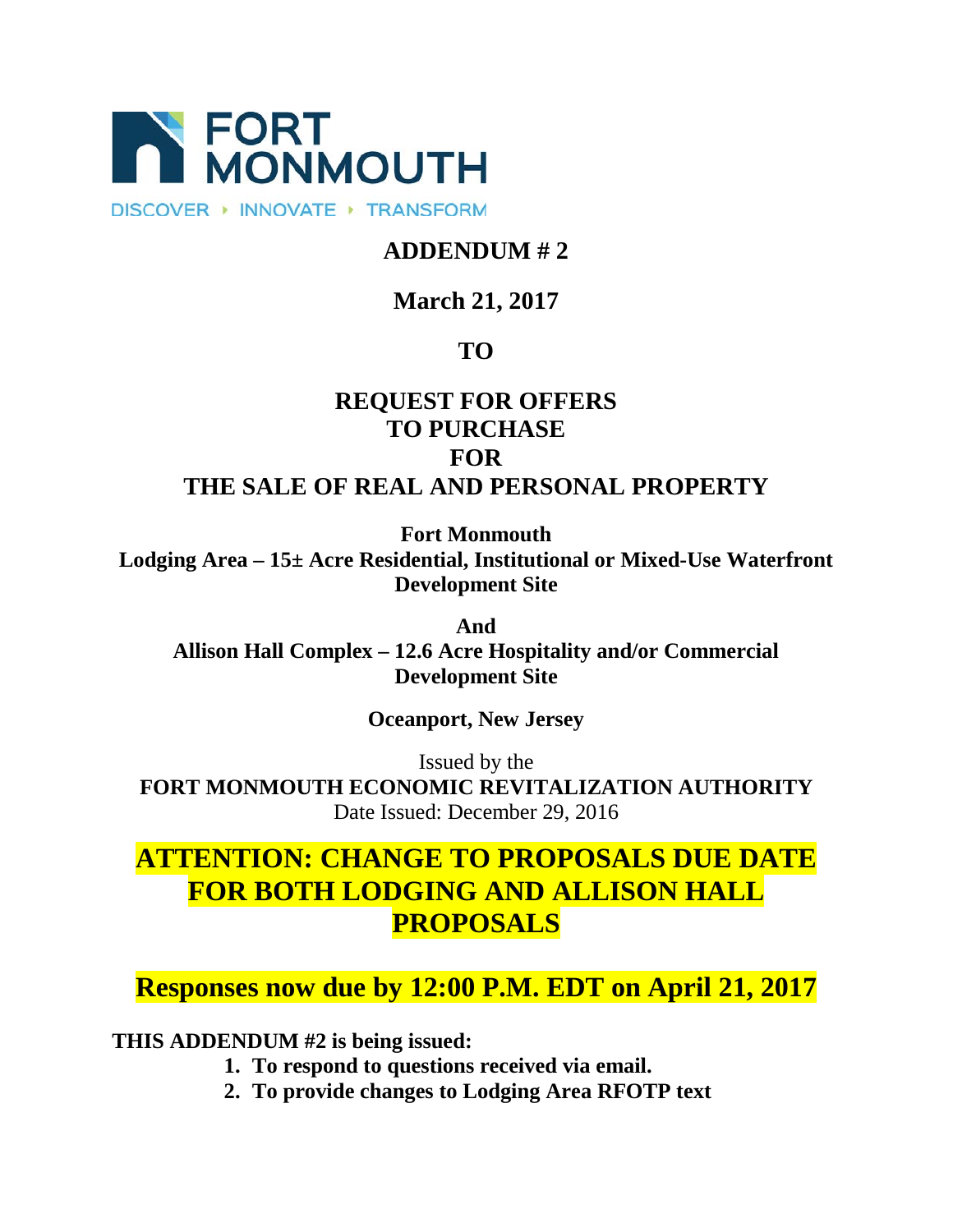### **CHANGES AND ADDITIONS TO LODGING AREA RFOTP**

#### **1. The deadline for responses is extended to Friday, April 21, 2017 at 12 PM EDT**

#### **2. Second paragraph of Section 1.0:**

The Authority is requesting Bids that propose development that is consistent with medium density residential, institutional/civic, and/or office/research & development uses allowed in FMERA's Land Use Rules for this Property and/or that incorporate townhouses (minimum of four units per structure), as more fully described in Section 1.3 below. Any development that is not consistent with the Land Use Rules or the Reuse Plan, also described in Section 1.3 below, will require an amendment to the Reuse Plan or, if applicable, a "use-type variance". Any Reuse Plan amendment and "use-type variance" is subject to approval by the FMERA Board, in its sole discretion, in accordance with the Land Use Rules.

#### **3. Delete the entirety of the third paragraph of Section 1.0 (at the top of page 3).**

#### **4. The first paragraph of Section 1.3 of the RFOTP is hereby amended to read as follows:**

"FMERA seeks to sell the Property to a Potential Purchaser who will develop the Property for one or more of the following uses: medium density residential, consisting of apartments and/or flats; townhouses (minimum of four units per structure); institutional/civic; and/or office/research & development uses. Development proposing other uses will not be accepted. All these uses, with the exception of townhouses, are allowed by the Land Use Rules for the Oceanport Horseneck Center development district. Regardless of the housing types (i.e. apartments, flats and/or townhouses) proposed, the maximum number of housing units that may be developed on the entire 15 acre Property, including Buildings 270 and 271, is 185."

#### **5. Section 5(d):**

Conceptual Redevelopment Plan. A conceptual redevelopment plan, including an elevation sketch, showing the general site or other improvements, if any at the Property as well as their estimated costs and the manner in which such improvements shall comply with the requirements of the Reuse Plan and the Land Use Rules adopted by the Authority, or in the case of a proposal for an alternative use, identifying any known deviations from the Land Use Rules and the Reuse Plan.

#### **6. Section 8.0:**

In the first paragraph of Section 8.0, delete "whether the proposed use complies with FMERA's Land Use Rules" and replace with "Potential Purchaser's experience, qualifications, and track record in successfully completing similar projects."

#### **7. Attachment #4 – Evaluation Score Sheet:**

Delete the text of criterion #9 and replace with "Experience and qualifications of the Potential Purchaser, and track record in successfully completing similar projects."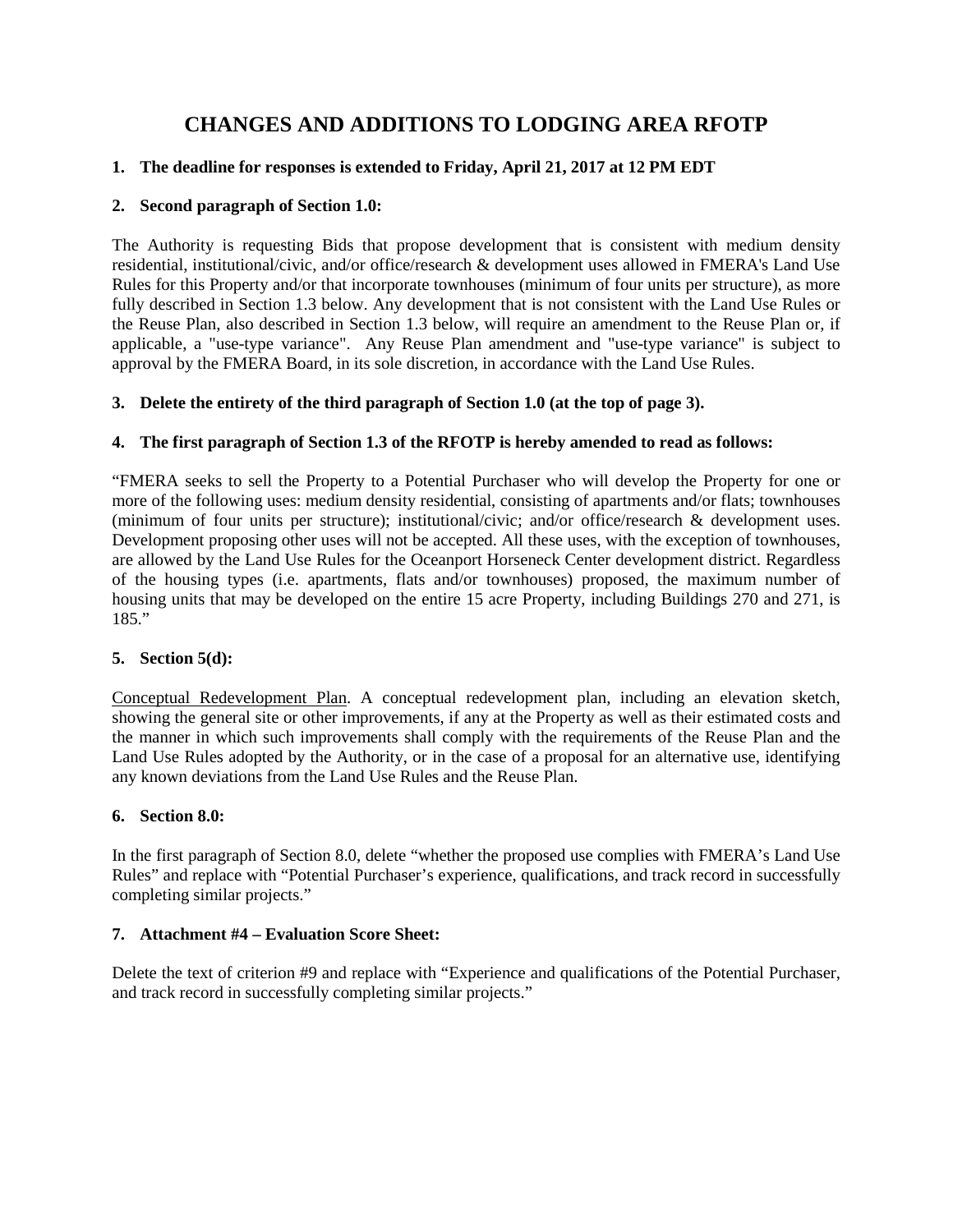### **RESPONSES TO QUESTIONS RECEIVED VIA EMAIL FOR BOTH THE LODGING AREA AND ALLISON HALL RFOTPS**

1. **Question:** The bid documents (Allison Hall RFOTP) are somewhat confusing as they say that residential will not be considered, but it also says that mixed use would be permitted. Can you please clarify if mixed use with residential would be permitted? If it would be permitted how many units would be permitted.

**Answer:** Residential is not allowed on the Allison parcel at all, although retail along Oceanport Avenue is allowed. Proposals to build retail along Oceanport Avenue should comply with the Land Use Rules for retail uses in terms of bulk standards, and not mixed-use.

2. **Question:** Where is the public sewer located or the future sewer located exactly? It is not very clear based on the description. **Answer:** Exhibit A contains link to drawings for the existing sewer system which will remain in service until the new sewer system is completed. Exhibit A also has a proposed concept plan for the new system which is subject to change as the design and engineering progresses and the

proposed redevelopment of the Lodging Area and Allison Hall is confirmed. The cost of extending the sanitary sewer system through the two sites will be the Purchasers' responsibility, as per the RFOTPs.

- 3. **Question:** How can we find more information regarding the Utilities for these properties. Are they all still on the Fort system? And what are the plans for their transition to the county systems. **Answer:** The existing buildings are connected to the Army utility systems. There are plans for a new water main to be constructed at or near the property borders that will be a New Jersey American Water system. There are also plans for a new sanitary sewer system that will be constructed at or near the property borders. The electrical system is planned for transfer to JCP&L. There are no County systems. Proposers are cautioned that while FMERA will continue to maintain and operate utility systems until they transition to public utilities, proposers should start discussions with the public utilities. The ability to provide services on the existing systems as well as the public systems will be dependent on the development being proposed, specifically the proposed use, size of the buildings, fire flow requirements and electrical load requirements.
- 4. **Question:** What are the height restrictions for these parcels (Lodging/Allison)?

**Answer:** Per our Land Use Rules **N.J.A.C. 19:31C-3** 

*(c) The following concern building height: 1. Adaptively reused buildings: The height of existing buildings that are preserved through adaptive reuse, whether a required reuse or optional, are exempt from all height requirements. However, no additional stories or height shall be added to existing buildings unless it would comply with the height requirements for new development. Existing buildings are subject to the restrictions on rooftop appurtenances pursuant to (c)3 below. 2. New buildings: New buildings shall not exceed the heights limits provided below: i. Two and one-half stories/35 feet for single-family detached, duplex, and townhouse units; ii. Three stories/45 feet for multi-family stacked flats, apartment, and mixed-use buildings; iii. Two stories/30 feet for retail buildings; iv. Three stories/45 feet for buildings containing hospitality, office, or institutional uses; and v. Three stories/45 feet for structured parking. 3. Rooftop appurtenances may exceed the permitted building height by up to 15 percent above the permitted building height.*

Any proposed deviations from the height restrictions that are 10 feet higher or 10% greater than the maximum allowed height require a use-type variance or an amendment to the Fort Monmouth Reuse and Redevelopment Plan.